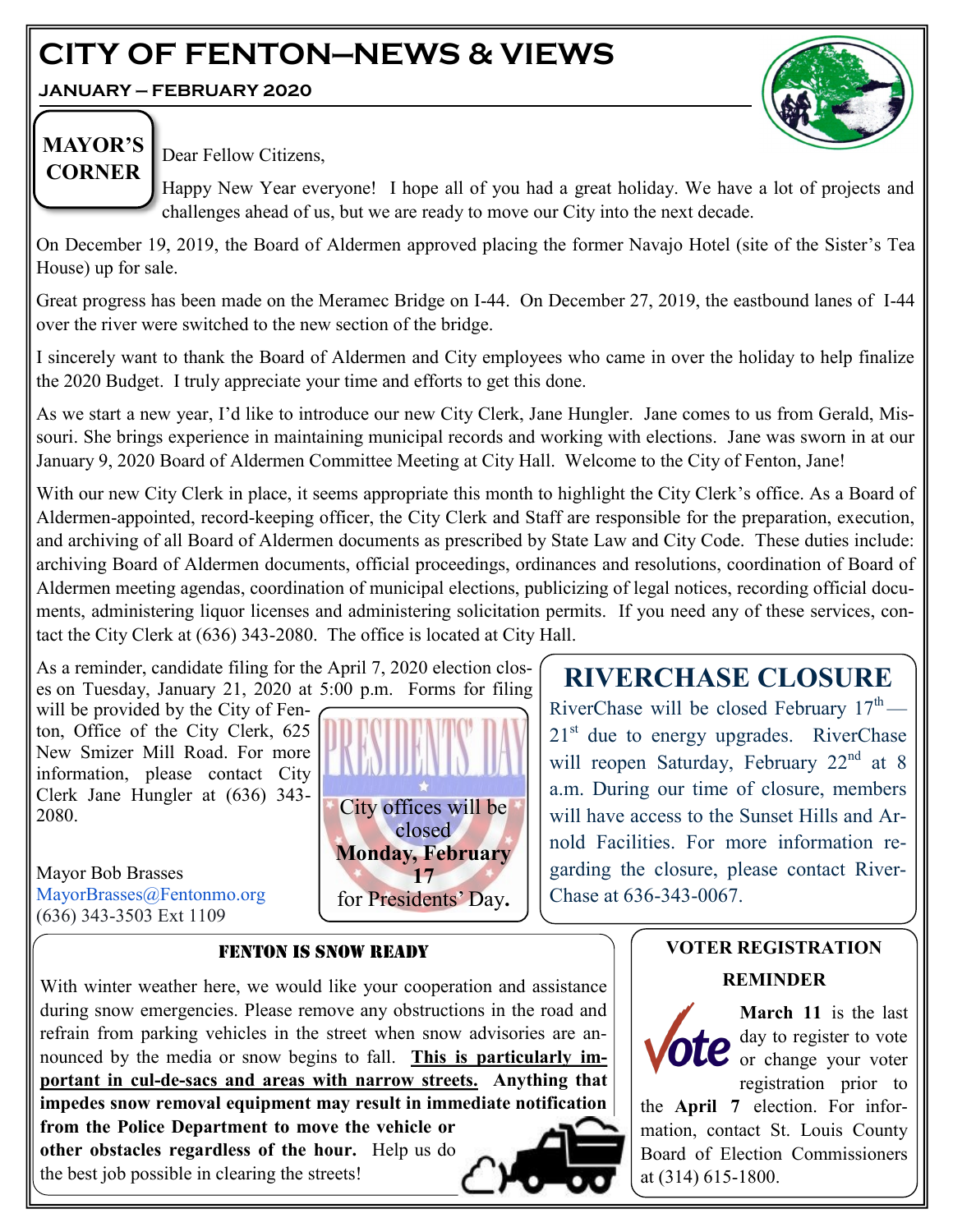## **PLANNING & ZONING COMMISSION PUBLIC HEARING NOTICE**



On **Tuesday, February 4, 2020,** the Planning & Zoning Commission will hold a Public Hearing at 7:00 p.m. during their regularly scheduled meeting at City Hall to consider the following:

# **OLD BUSINESS:**

- ✓ **CASE 2019-TXT-01:** Consideration of amendments to Chapter 470 – Additional Non-Residential District Regulations of the Zoning Code.
- ✓ **CASE 2019-TXT-04:** Consideration of amendments to Chapters 450 and 495 of the Zoning Code pertaining to drive-through services and off-street parking and loading requirements.
- ✓ **CASE 2019-TXT-09:** Consideration of amendments to Chapter 480 – Subdivision Regulations of the Zoning Code.
- ✓ **CASE 2019-TXT-11:** A Petition by Gary Grewe of Gravois Bluffs East 8-A, LLC to include uses already identified on the City's Land Use Matrix under Chapter 476 as additional Permitted Uses or Uses allowed by Special Use Permit in "C-1" Commercial District and "OT-3" Olde Towne District.
- ✓ **CASE 2020-SUB-01:** A Petition by Stock & Associates on behalf of Fenton Land Investors, LLC to amend the Preliminary Plat for Fenton Logistics Park Plat 5 approved under Ordinance 3955. The property is addressed as 2055 Fenton Logistics Park Boulevard and is zoned "PID" Planned Industrial Development.

# **NEW BUSINESS:**

- ✓ **CASE 2020-SUP-01:** A Petition by Gary Grewe of Gravois Bluffs East 8-A1, LLC, on behalf of Caliber Collision, to operate an Automotive Collision Shop at 645 Gravois Bluffs Boulevard. The parcel is zoned "OT-3" Olde Towne District.
- ✓ **CASE 2020-SUP-02:** A Petition by Jiten and Vaishali Patel for a Special Use Permit to operate a hotel (Super 8) at 650 S. Highway Drive. The property is zoned "HP-1" Hospitality Park District.
- ✓ **CASE 2020-SPR-01:** A Petition by Lauri Sharp of The Crossing – Fenton for Site Plan Review of a proposed building addition at 1800 Bowles Avenue. The property is zoned "BP-3" Business Park District.

**For more information, please call Community Development at (636) 349-8110.**

# **HOME IMPROVEMENT FUNDS AVAILABLE**

St. Louis County Home Improvement Program is now accepting applications for our municipality.

- **S5,000** forgivable loans for eligible home repairs
- Owner-occupied residential dwellings only
- Household income must be at or below current HUD income limits
- Real estate taxes must be current and no tax liens
- **Applications processed on first come, first** served basis

**Check out the information on our website or Call 314-615-4025 for more information.**



# **NEW BUSINESS CORNER**

The following businesses have received an Occupancy Permit and are calling Fenton "home."



**Prime Sports, a dba of BMMW** 1550 Ocello Drive *Baseball & Softball Pro-Shop*

## **Studio C5**

558 Gravois Road, Suite 205 *Digital Marketing & Website Development*

## **Hedrick Insurance Agency, LLC**

558 Gravois Road, Suite 201 *Insurance Agency/Farmers Insurance*

**National Fire Suppression, a dba of Western States Fire Protection** 970 Bolger Court *Fire Sprinkler Contractor*

**St. Louis Pest Control, a dba of RJI Enterprises** 500 Rudder Road *Administrative Offices for Pest Control Company*

## **Z Total Body**

830 Horan Drive *Instruction/Fitness Studio*

## **GTX Express**

773 Merus Court *Warehouse for Storage of Dry Goods/Delivery Service Company*

**JML Audio, LLC dba JML Audio of St. Louis** 519 Rudder Road, Suite B *Vehicle Enhancements*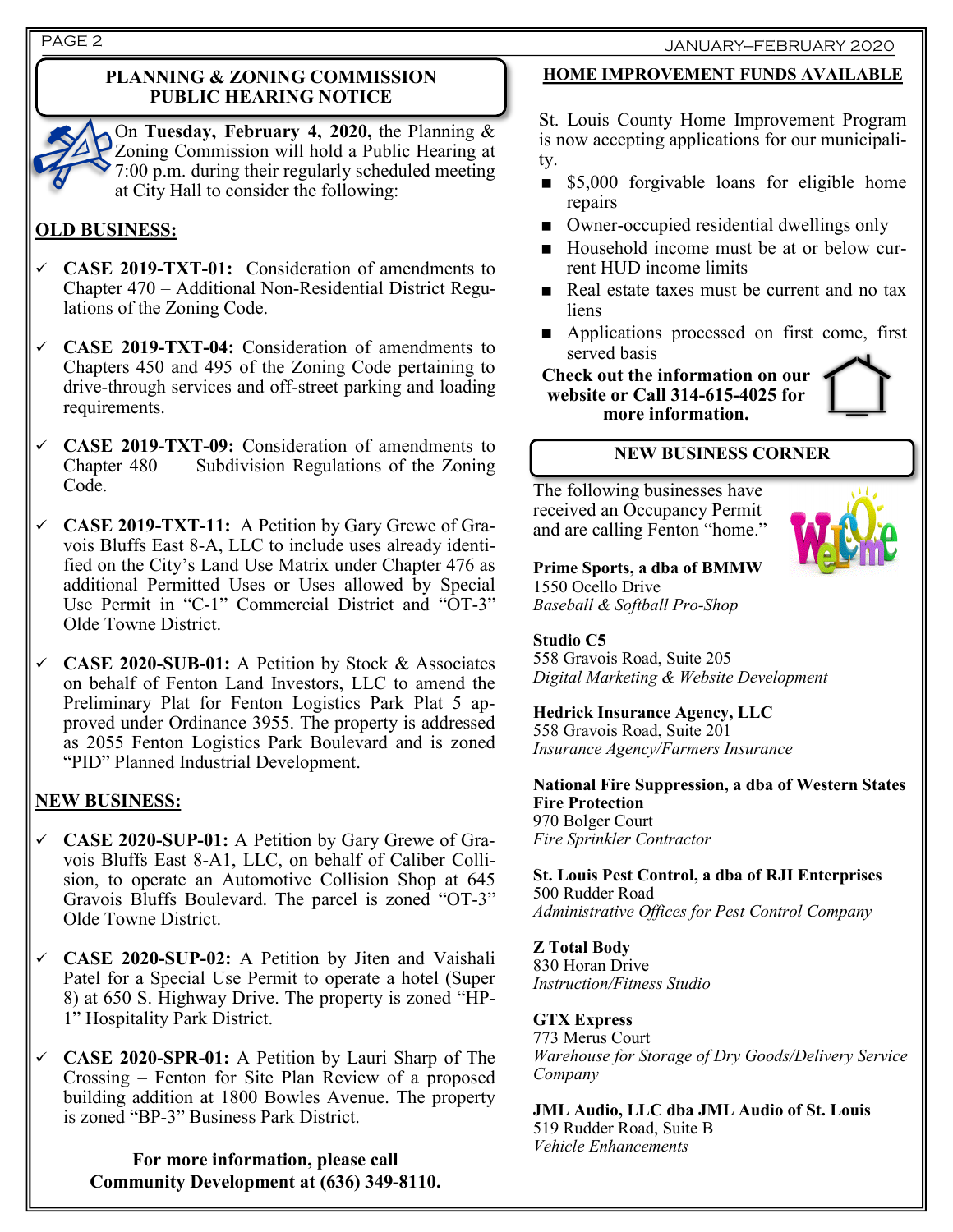PAGE 3 JANUARY—FEBRUARY 2020

# ELECTION NOTICE

The City of Fenton will hold its annual General Election on **Tuesday, April 7, 2020.** Voters will elect four Aldermen, one each from the City's four wards, for two-year terms. The polling places will open at 6:00 a.m. and close at 7:00 p.m. The St. Louis County Board of Election Commissioners will notify all registered voters by mail of their respective polling place.

Candidate filing opened on Tuesday, December 17, 2019 at 8:00 a.m. and closed on Tuesday, January 21, 2020 at 5:00 p.m. Forms for filing were provided by the City of Fenton, Office of the City Clerk, 625 New Smizer Mill Road.

The following is a list of candidates, as of January 15, 2020, that will appear on the ballot in the order they were filed:

# **ALDERMAN—WARD 1 ALDERMAN—WARD 2**

Warren Wisbrock 59 Sennawood Drive Joe Maurath 1350 Larkin Williams Road

## **ALDERMAN—WARD 3 ALDERMAN—WARD 4**

Robin Huels 813 Villa Gran Way

**For more information, please contact Jane Hungler, City Clerk, at (636)343-2080.**

**PUBLIC MEETINGS FOR FLOODPLAIN MANAGEMENT PLAN — Jan. 27, Jan. 29 and Feb. 5. See our website for more information.**

# **TRASH AND RECYCLE CART STORAGE**

Just a reminder that all trash and recycle carts are required by City Ordinance to be stored behind the front elevation of your home or where they are not visible from the street. Help us keep our neighborhoods looking nice!

#### **ST. LOUIS COUNTY POLICE FENTON PRECINCT**

**Lights-Cameras-Action!** As of January 1, 2020, St. Louis County Police Officers are wearing their body cameras and the cameras are active. These cameras will provide information about police interactions, increase accountability, and strengthen relationships we have within the community.

Fenton Police Did you know that the City of Fenton had their first law enforcement official in 1955? This police force continued until 1995 when St. Louis County Police Department took over patrols in City. Currently, St. Louis County Police, City of Fenton Precinct, has one captain, one office assistant, three sergeants, and twenty two officers assigned to patrol Fenton.

Are you being Scammed? If a business is asking you to buy any money cards (Green Dot, Visa, Vanilla) and then relay the gift card number to them, you're probably being scammed. Most situations will be a pressure tactic, a time sensitive matter. Take a moment and think… would a legitimate business act in this manner? If you ever find yourself in this situation or confused, feel free to call the Police — we can help.

#### **Neighborhood Policing Officer Aaron Dilks Precinct Phone (636) 349-8120**

# **OVERFLOW TRASH REMINDER**

Remember, trash that does not fit into the 64 gallon trash bin needs to be in trash bags



(maximum weight 40 pounds and maximum size 30-gallons) **with an Overflow Trash Sticker on the bag.**  In addition, residents are allowed to place one bulk item, up to 75 pounds, out for pickup with the regular weekly trash, **but you must call Waste Connections a day in advance at 636-321-2100 to schedule bulk item pick up.**

# **WINTER WEATHER SAFETY**

As colder temperatures sweep through the area, Fenton is urging people to use caution when near any body of water. As ice forms, the surface thickness on these bodies of water is variable and should be avoided. It is extremely dangerous!

Please do not venture onto the ice.



- No ice should ever be considered safe.
- Remember to keep your dog on a leash this time of year.
- Watch your children near bodies of water or ice.

# **SALES TAX REDISTRIBUTIONS TO ST. LOUIS COUNTY FOR DECEMBER 2019**

 $\overline{C}$ 

| "A" Sales Tax Summary |                      | "B" (Pool) Sales Tax Summary |                      | <b>Combined Sales Tax Summary</b> |                    |
|-----------------------|----------------------|------------------------------|----------------------|-----------------------------------|--------------------|
| Generated             | <b>Redistributed</b> | Generated                    | <b>Redistributed</b> | Generated                         | Redistributed      |
| \$560,667             | \$317,603(56.6%)     | \$223,975                    | $$74,585(33.3\%)$    | \$784,643                         | $$392,188(50.0\%)$ |

Total amount for 2019 redistributed to St. Louis County is \$3,388,649 (49.6%)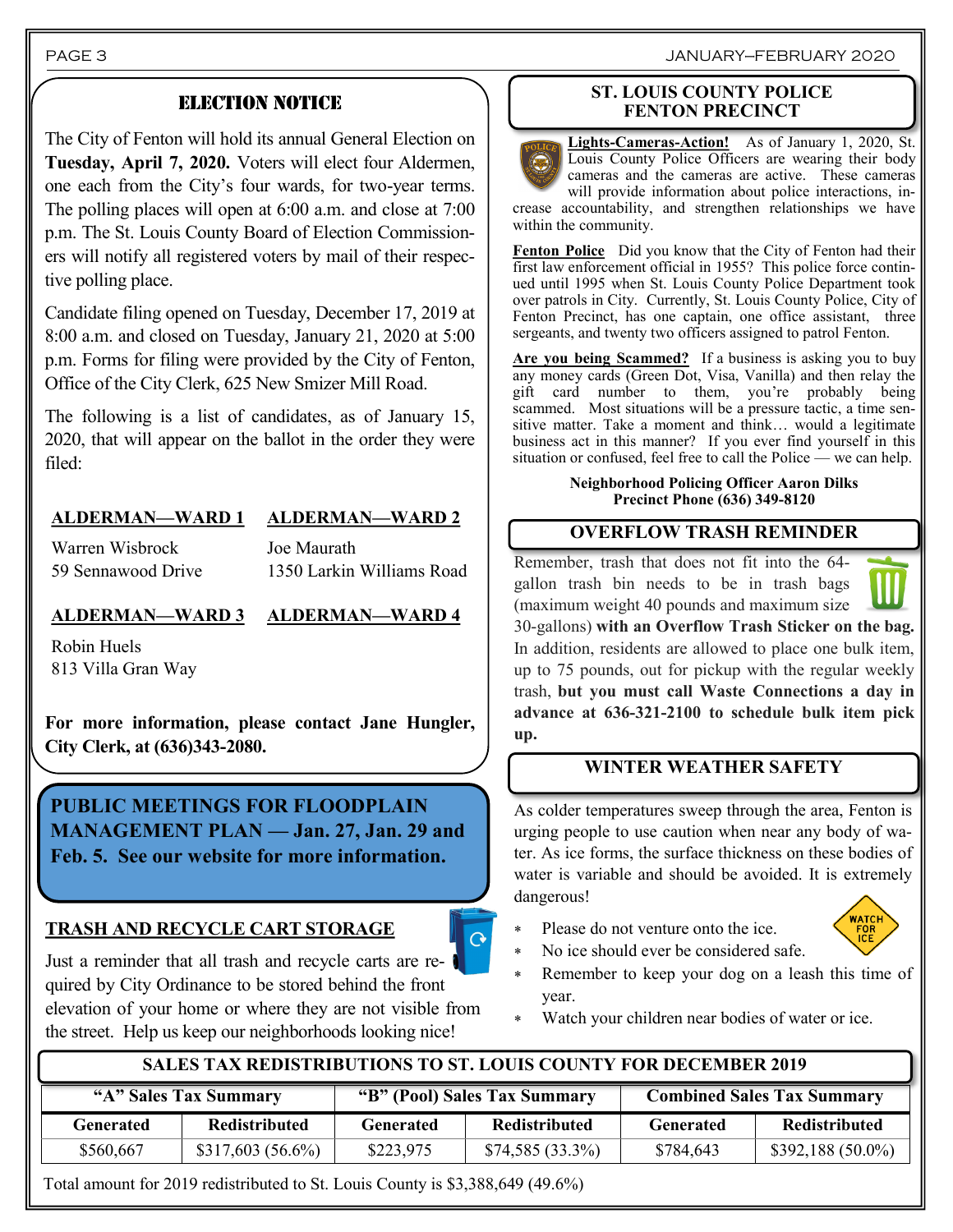#### **DECISIONS FROM THE DECEMBER 2019 BOARD OF ALDERMEN MEETINGS**

# *DECISIONS*

- $\checkmark$  Approved enrolling in Positive Pay with Commerce Bank.
- $\checkmark$  Approved placing the Navajo Hotel/Sisters Tea House at 505 Main Street for sale for \$254,900 with a 5-year deed restriction pertaining to the preservation of

the property.

- $\checkmark$  Approved renewing an existing contract with R.V. Wagner, Inc. for concrete street and sidewalk replacement services, as authorized by Ord. 3910, for another one-year term expiring on December 31, 2020.
- $\checkmark$  Approved the City Administrator to execute an understanding of services in conjunction with the City's auditing services agreement.
- $\checkmark$  Approved CPR Certification costs for City Employees.
- $\checkmark$  Approved to eliminate the requirement that new hires pay for the City required background check.

# *ORDINANCES*

- ✓ **#3994** Ord. authorizing the Mayor to execute a first amendment to the contract between the City of Fenton, Missouri and Midwest Pool Management of America Ltd for Aquatic Services.
- ✓ **#3995** Ord. authorizing the Mayor to execute an agreement with Westport Pools, Inc. for on-call, as-needed aquatic maintenance and repair services.
- ✓ **#3996** Ord. authorizing the Mayor to execute a first amendment to the contract between the City of Fenton, Missouri, and R.V. Wagner, Inc. for concrete street slab and sidewalk replacement services.
- ✓ **#3997** Ord. authorizing the Mayor to execute an end-user agreement and service agreement with National Center for Safety Initiatives, LLC for background screenings.
- ✓ **#3998** Ord. authorizing the Mayor to execute a user agreement with St. Louis County for St. Louis County Agencies Interoperable Radio System.
- ✓ **#3999** Ord. repealing Ordinance 3992 and authorizing the Mayor to execute a new agreement with White Buffalo, Inc. for white-tailed deer population estimate services.
- ✓ **#4000** Ord. approving the 2020 Budget for the City of Fenton, Missouri.

# *RESOLUTIONS*

- ✓ **#19-01-B** Resolution of the City of Fenton, Missouri, urging the County Executive and County Council to provide greater oversight and ensure transparency and accountability of the St. Louis County Library District.
- ✓ **#19-03** Resolution of the City of Fenton, Missouri, expressing the Board of Aldermen's desire to not sell its property located at 900 Gregory Lane and authorizing Staff to reject any such purchase offer.

# PAGE 4 JANUARY—FEBRUARY 2020

#### Snow season is here



With winter weather upon us, here are a few things to keep in mind:

- Shoveling snow can be good exercise, but be sure whoever is shoveling is not putting themselves in danger. If you have heart problems, you may want to hire the job out.
- When shoveling snow, be sure to dress warmly and wear shoes with good traction. Push the snow rather than lifting it whenever possible. Take breaks and hydrate.
- Do not pile snow in the street. Drivers are not expecting sporadic mounds of snow and it could cause vehicle damage or an accident.
- It is the responsibility of the business landlords and owners to provide snow removal from parking lots and private streets without depositing the material in City-owned rights-of-way. Also, each household is responsible for snow removal on their property.

**NOTE: Parking in a manner that impedes snow removal equipment may result in immediate notification from the Police Department to move the vehicle regardless of the hour.**

## **FREE YARD WASTE/TRASH OVER-FLOW STICKERS**

Your complimentary Yard Waste/ Trash Overflow Stickers for 2020 are now available at City Hall. You

can pick them up at City Hall Monday through Friday from 8:00 a.m. to 4:30 p.m. Please remember that the complimentary stickers are **only** available at City Hall, but additional stickers can always be purchased for \$1.00 each from City Hall or RiverChase. You can also send a self-addressed, stamped envelope if you would prefer to have your stickers mailed to you. If you have questions, please contact City Hall at 636-343-2080.

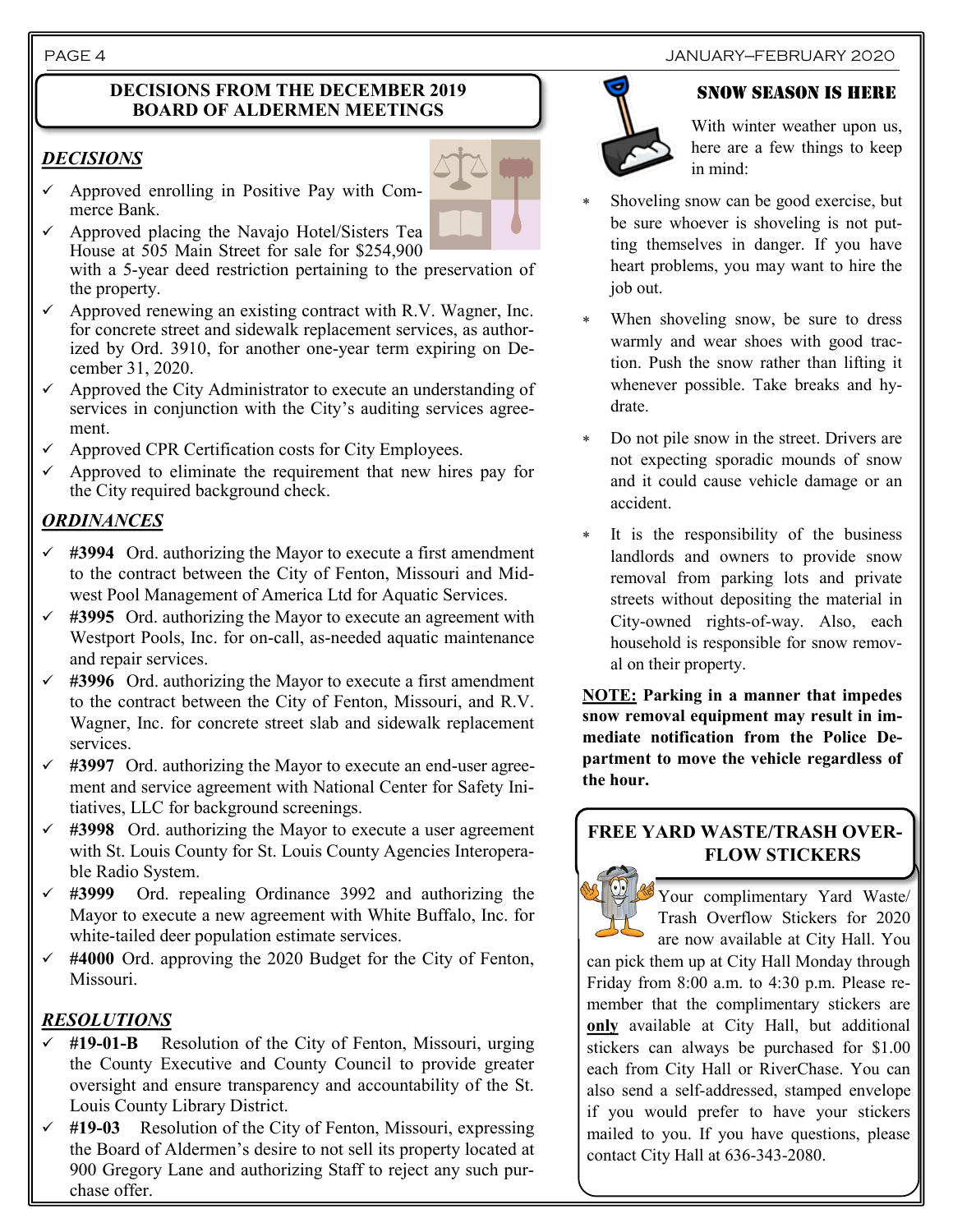# **PARKS & RECREATION**

#### **UPCOMING PROGRAM OFFERINGS**

For detailed information, including program fees and registration requirements, please call RiverChase of Fenton at **(636) 343-0067** or visit our website at **www.fentonmo.org.**

#### **SHELTER RENTALS**

Residents/Members may begin to reserve shelters! Book your next birthday party, family reunion or picnic at the park! All applicants must fill out an application. Shelter applications are now being accepted online at [www.fentonmo.org](http://www.fentonmo.org) or can be filled out at RiverChase.



#### **MEETING ROOMS/BIRTHDAY PARTY PACKAGES**

Book RiverChase for your next Birthday party, business function or family gathering! RiverChase has several rooms available and has multiple birthday party packages. Applications are found online at [www.fentonmo.org](http://www.fentonmo.org) or at RiverChase.

#### **GROUP FITNESS PUNCH CARDS**

The **20 class punch card** allows you to attend any of the group fitness classes held at RiverChase. This includes Yoga, Zumba, PiiT28, Group Cycling and more. Check out the full list of classes at [www.fentonmo.org](http://www.fentonmo.org) **\$100 – Residents and Members / \$120 – Non-Residents**

#### **SENIOR (55+) LUNCH AND BINGO**

Join us at 10:30 a.m. on **Wednesday, February 8** for an **SILED** hour of bingo followed by breakfast for lunch. **Fee: \$7.00/ person.**<br>*person.* 

#### **FENTON COMMUNITY & FARMERS' MARKET**



Interested in becoming a vendor at the Fenton Community & Farmers' Market? Become involved in our Community market this season! The market accepts farmers/growers, crafters, artists, prepared food vendors and much more! **Informational meeting will be held for new vendors on February 13th** from 6:00 -7:00 p.m. at RiverChase. Like us on facebook to keep up with the

#### **FENTON POKERFEST 5K RUN/WALK**

latest updates on the market!

This is a fun non-competitive race for adults 21 and older held  $\bullet$ in Fenton City Park on **Saturday, March 7 at 10:00 a.m.** The participant with the best poker hand wins the grand prize of a free night stay at River City Casino and a \$50 voucher to use at any River City Casino Restaurant. 1st, 2nd, and 3rd place overall male and female finishers will be recognized, but there will be no official timing. **Register by February 19th** to be guaranteed a race t-shirt. All registration closes March 4th. **The fee is \$25 per person. For more information and to register, go to: www.fleetfeetstlouis.com.**

#### **COMMUNITY INDOOR GARAGE SALE**



**Saturday, February 29th at RiverChase** from 8:00 a.m.- 12:00 p.m. To register, please call 636-343-0067. Don't miss out on all the bargain shopping!

## **PARKS & RECREATION continued**



#### **FAIRYTALE FRIDAY**

Join us on **February 28 at 10:00 a.m**. for a morning of adventure as we enter the world of fairytales! We will

have a snack, craft, activities, and, of course, fairytales! We may even have a visit from our favorite fairytale characters. **Fee: \$10 per child and adults are free.**

#### **UNITED HEALTH CARE UPDATES RE-NEW ACTIVE MEMBERSHIP**

**Seniors — United Health Care updated their program to allow more types of insurance to be eligible for Renew Active. Check with your insurance carrier to obtain the** 



**code required to apply for a RiverChase membership. You must provide the code to RiverChase before you can be signed up.**

# **EMPLOYMENT OPPORTUNITIES**

The following positions are open in the City of Fenton:

- **Group Exercise/Group Cycling Instructor**
- **Personal Trainer**
- **Swim Lesson Instructor**
- **Stay 'N' Play**

For more information including full job descriptions, please call City Hall at 636-343- 2080. Employment applications are available at City Hall, 625 New Smizer Mill Road, or online at www.fentonmo.org.

# **FENTON HISTORICAL SOCIETY**

The monthly meeting of the Fenton Historical Society will be held on **Thursday, February 6 at 7:00 p.m.** The Fenton Historical Society is located at #1 Church Street in Olde Towne Fenton. For more information, call (636) 326-0808 or visit our website: **www.fentonhistory.com.**



www.facebook.com/FentonParks www.facebook.com/FentonFarmersMarket